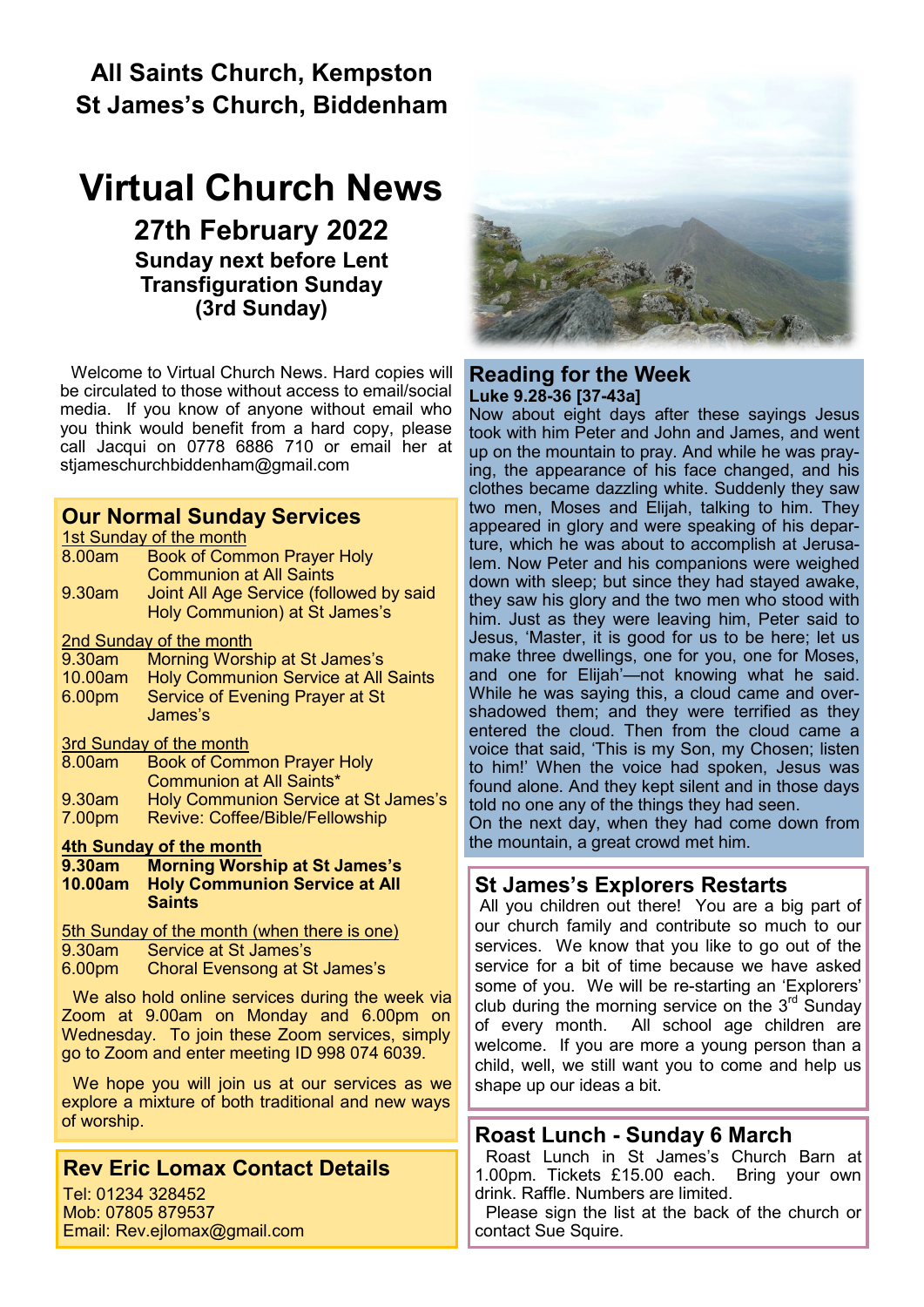### **Message from Rev Eric Lomax**

I cut a huge chunk out of Sunday's reading from Luke, but I didn't want to lose the last sentence. Jesus went up the mountain and the disciples are treated to a vision of Christ's full glory, but in the end, they have to come down, and Luke's Gospel tells us it is back to work. I would love to say that it was back to work as usual, you know, like that hum -drum Monday morning feeling, but actually there is nothing trivial about this work, what Christ calls us too is momentous, transformative, difficult, and costly, for when Jesus calls us to follow him, he calls to come and die.

The disciples of Christ had given up all to follow Jesus. Matthew had given up his lucrative role as a tax collector, Simon and Andrew had abandoned their successful fishing business in favour of a life on the road. It was a tough life. In some places they had witnessed successes, but equally in others, the locals had seen them off on the end of a boot. The readers of the stories, some thirty years later, would have also witnessed rejection and even death threats. They feared for their very lives. In solidarity with those early disciples, they begged for some reassurance that their time was not wasted. For us, also, the temptation is sometimes to say, 'this is too hard, surely it would be better to throw in the towel, and to give up.'

All of us are given reassurance in this story. Tired, and hopeless, and no doubt wondering why Jesus had led them on a steep walk, up a mountain in the scorching heat, Jesus gave them a vision of his true nature. Jesus shone brighter even than the midday sun. Not only this, but their saviour was flanked by Moses and Elijah. Moses, because they needed to see that Jesus was the fulfilment of the Hebrew Law, and Elijah, to show that this was the sum-total of the vision of the prophets.

#### I personally have always been a little perplexed that the story does not have a cafe on top of the mountain, after all you can buy a pastie or a sausage roll on the top of Snowdon, the highest mountain in England and Wales. The point is that this mountain top in the presence of the glorious Messiah was a good place to be for these plain speaking disciples. They did not want to leave, and even suggested erecting a couple of dwellings up there, to make it permanent. If you like, this would be a bit like a new temple to Christ, just like a more glorious replacement for the one on Mount Zion (Jerusalem) .

This was not to be. The disciples and the same Jesus they had gone up with, had to come down the mountain and confront the realities of human need, and alienation. The God of Jesus Christ does not lock himself in a Temple far away from fractured, broken humanity, but rather he comes down to meet us in his son Jesus Christ. His disciples, his followers, namely us, belong with him in that mission to the world.

As we move into Lent and ultimately Holy Week, we abandon the mountain of the transfiguration, and set off on a journey to another mountain, which is called Calvary. Here, we join the Lord of life as he is crucified for the sake of the world. We are called to follow him, and as we follow him, he bids us come and die.

God bless, Eric

Imposition

of Ashes

 $2nd$ 

March



Almighty Father, whose Son was revealed in majesty before he suffered death upon the cross: give us grace to perceive his glory, that we may be strengthened to suffer with him and be changed into his likeness, from glory to glory; who is alive and reigns with you, in the unity of the Holy Spirit, one God, now and for ever. Amen



#### **Plants!**

The St James's Social Committee are planning a tea party in May/June (more details to follow) at which they hope to have a plant stall. If you are taking cuttings or sowing seeds, it would be great if you could do a few extra! Thankyou.



# **ASH WEDNESDAY**

Join us to mark the start of Lent for a short service during which those who wish to can receive a mark of ashes on the forehead as a sian of penitence and mortality.

Everyone Welcome No booking required

**All Saints Church** Kempston 6.00pm

**St James's Church** Biddenham 7.30pm